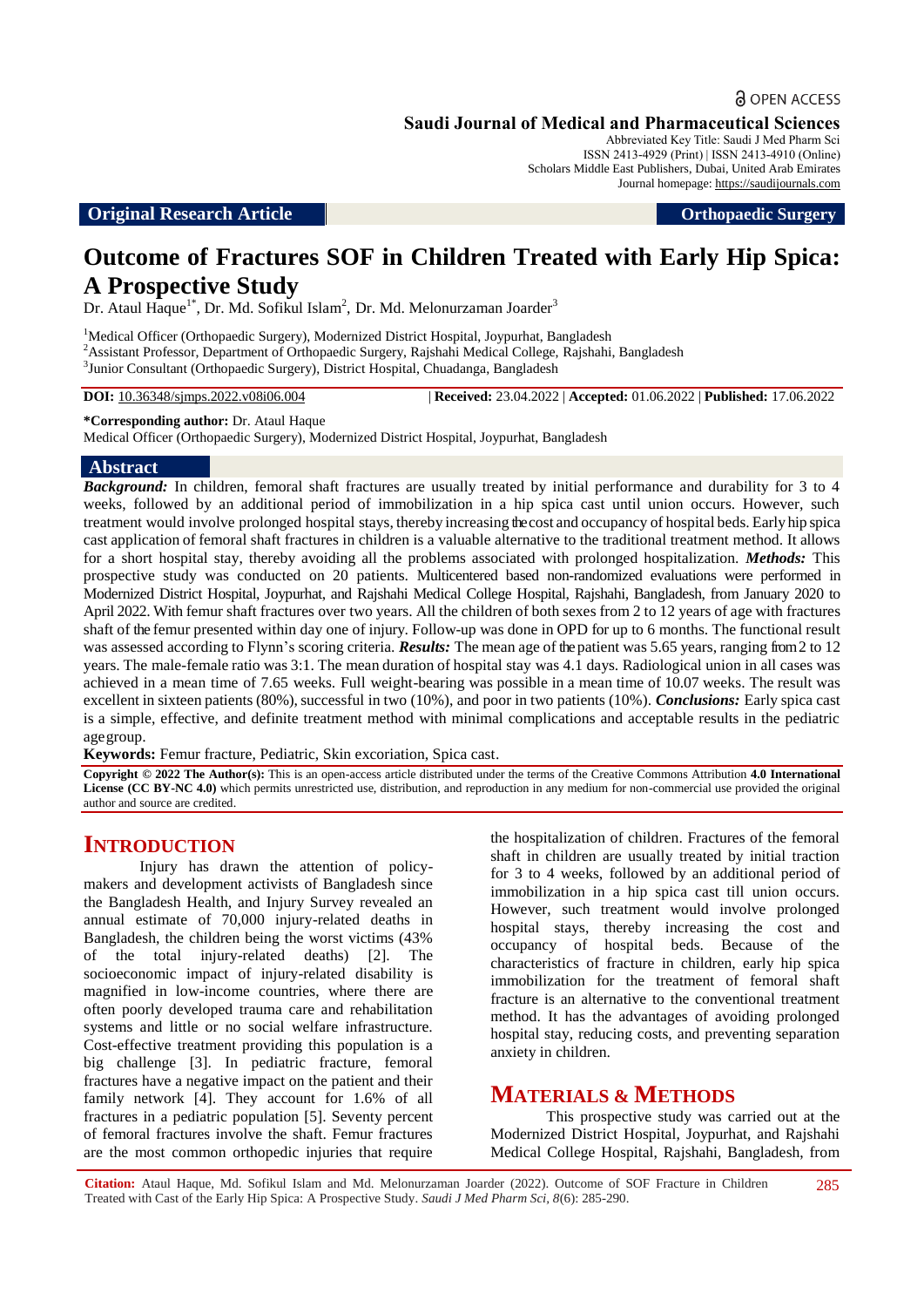January 2020 to April 2022. This study subjects children of 2-12 years with closed or Gustilo type 1 open diaphyseal femur fractures. A hip spica was applied on day 1 to day 7 depending on the shortening of the affected limb, swelling of the thigh, stability of fracture, and availability of the patient. The cast should be placed with the child's hips flexed at approximately 45 degrees and 20 degrees of abduction; the knees should be flexed to 45 degrees. Some external rotation is needed to correct the rotational deformity of the distal fragment. The patients were allowed to go home after cast application. The parent/guardian was given written and verbal instructions about proper cast care. Patients were followed in the outdoor department weekly for the first 3 weeks. Fourth, fifth, and sixth visits were arranged after 6 weeks, 3 months, and 6 months. The functional result was assessed according to Flynn's scoring criteria (Table I). The excellent and successful results were considered as satisfactory. The poor results were considered as unsatisfactory [6].

#### **RESULTS**

Out of the total 20 cases, 15 (75%) were male, and 5 (25%) were female. The age of the patients ranged from 2 to 12 years, with mean age 5.65 years. Right side involvement was 65%, and left side involvement was 35%. There was no case with bilateral femur involvement. The majority 18 (90 %) of the injuries, were closed type, and the rest 2 (10%) were open type. In terms of the type of fracture, 12 (60%) were transverse fractures, 6 (30%) were Oblique fractures, and 2 (10%) were minimally comminuted. Mechanism of injury was a motor vehicle accident 10 (50%), pedestrian-motor vehicle collision 7 (35%), and fall from a height 3 (15%). Interval between injury and casting of 16 (80%) patients within 3 days, 2 (10%) between 4-5 days, and 2 (10%) between 6-7 days. The mean interval between injury and casting was 2.85 days (Table 2). 16 (80%) of the patients stayed in the hospital for 0-5 days, and the rest 4 (20%) patients 6-10 days. The mean duration of hospital stay was 4.1 days.

**Table 1: Flynn's scoring**

| Flynn's scoring criteria | Excellent  | Successful   | Poor                                                               |
|--------------------------|------------|--------------|--------------------------------------------------------------------|
| Limb length discrepancy  | $< 1.0$ cm | $<$ 2.0 cm   | Poor $>2.0$ cm                                                     |
| Malalignment             | $\sim$     | $10^{\circ}$ | $>10^{\circ}$                                                      |
| Pain                     | Absent     | Absent       | Present                                                            |
| Complication             | Absent     | Mild         | Major complication and/or extended period for resolvable morbidity |

Statistical analysis was performed using SPSS software. Statistical significance was defined as a *p*-value <0.05 with 95% confidence interval. **Table 2: Time interval between injury and casting**

| Time interval | Frequency | Table 2: Time interval between injury and casume<br>Percentage | $Mean \pm SD$ |
|---------------|-----------|----------------------------------------------------------------|---------------|
| $1-3$ days    |           | 80                                                             |               |
| $4-5$ days    |           |                                                                | $2.85 + 1.69$ |
| $6-7$ days    |           |                                                                |               |

| Age (years) | No. of children | Percentage | Average union time $\pm$ SD |
|-------------|-----------------|------------|-----------------------------|
| $1 - 5$     |                 | 55         | $7.45 + 1.036$              |
| $6-10$      |                 | 35         | $8.14 + 1.773$              |
| $11 - 12$   |                 | 10         | $12.00 \pm 0.000$           |
| Total       | 20              | 100        | $7.65 \pm 1.663$            |
|             |                 |            |                             |

**Table 3: Relation between Age and Union**

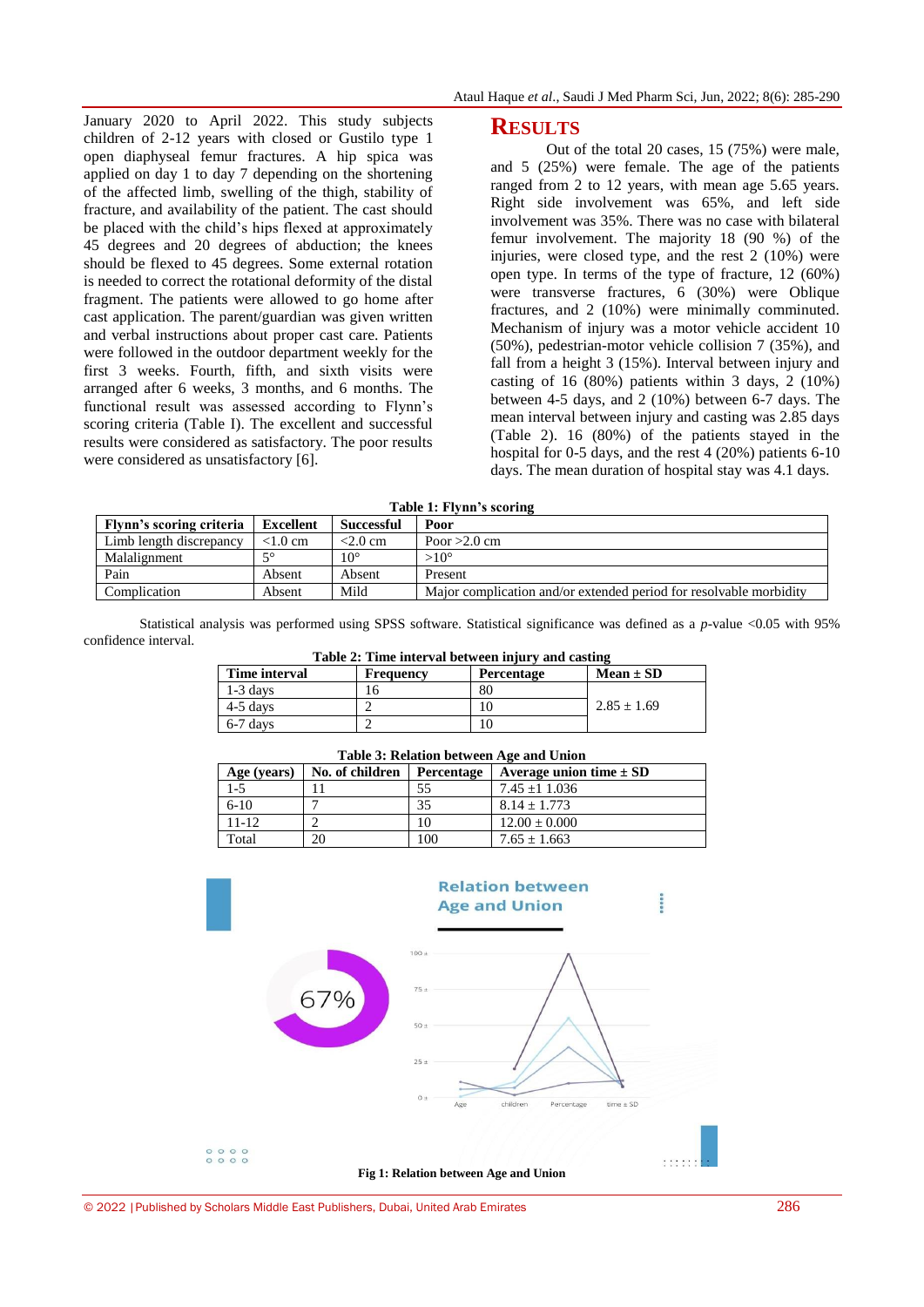| Table 4: Full weight-bearing          |  |                                   |                  |
|---------------------------------------|--|-----------------------------------|------------------|
| Weight-bearing time (wks)   Frequency |  | <b>Percentage</b>   Mean $\pm$ SD |                  |
| 8-12 weeks                            |  | 75                                | $10.07 \pm 2.47$ |
| $13 - 16$ weeks                       |  |                                   |                  |

In terms of minor/major complications like skin irritation due to cast was 3 (15%) of the patients, and at the end of the followed-up period, 16 (80%) of the patients had leg length inequality by  $\lt 1$  cm, 3  $(15\%)$  by < 2cm,  $1(5\%)$  by >2 cm.

| Table 5: Incidence of limb length discrepancy |  |
|-----------------------------------------------|--|
|-----------------------------------------------|--|

| Limb length inequality | Frequency | Percentage |
|------------------------|-----------|------------|
| 1 <sub>cm</sub>        |           | 80         |
| 2cm                    |           |            |
| 2cm                    |           |            |

12 (60%) of the patients exhibited a wide range of knee motion (130-140º), 6 (30%) patients had slightly restricted knee motion (110 - 129º), and 2 (10%) had moderately restricted knee motion (90 - 109 º) (Table 6). 16 (80%) of the patients returned to routine preinjury activities, 3 (15%) patients to preinjury activities with mild limitations, and 1 (5%) to routine activities with moderate limitations.

|  |  |  |  |  | Table 6: Range of knee motion |
|--|--|--|--|--|-------------------------------|
|--|--|--|--|--|-------------------------------|

| <b>ROM</b> | Frequency | Percentage |
|------------|-----------|------------|
| 130-140    |           | 60         |
| 110-129    |           | 30         |
| $90-109$   |           | ΙU         |

16 (80)% of the patients had excellent outcomes, 2(10%) patients had a successful outcome,

and 2 (10%) had poor outcomes according to Flynn's scoring criteria.



**Fig 2: Range of knee motion. Final assessment revealed that 90% of children had satisfactory result and 10% had unsatisfactory**

#### **Follow-up**





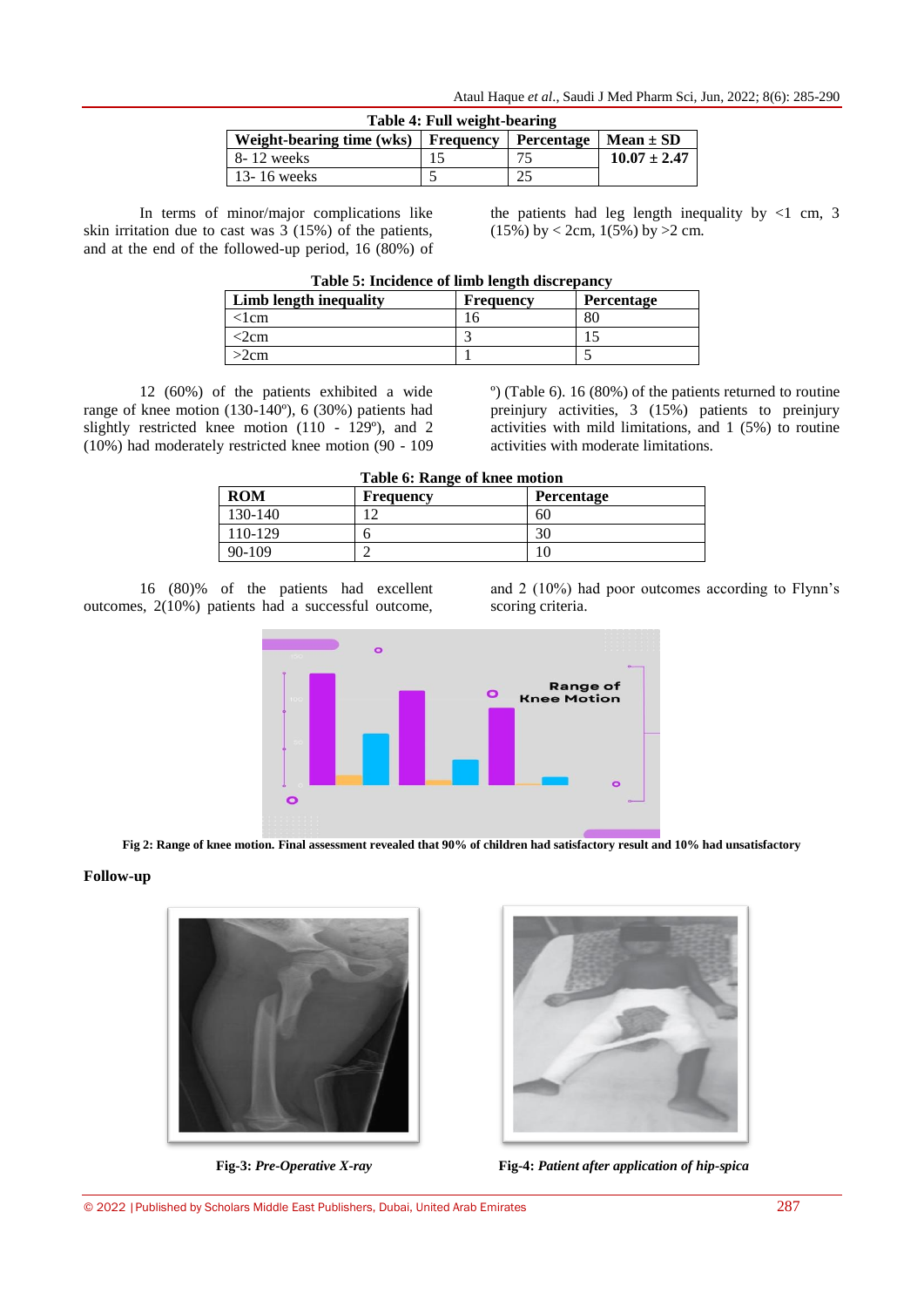

# **DISCUSSION**

The goal of treatment in fracture of the femoral shaft in children is to achieve union without a discrepancy in limb length and deformity. To achieve this, many treatment options are available. Determining the ideal treatment for each child depends on the age of the child, the location and type of fracture, the family environment, the knowledge and ability of the surgeon, and to a lesser degree, financial considerations [7].

Conservative treatment of femur shaft fractures in children is skin traction followed by a hip spica and also early reduction and hip spica cast gaining popularity as a successful treatment modality [8]. Regarding demographic data, in the present study, the mean age of the children was 5.65 years with a male to female ratio of 3:1. Similar findings have been reported in international literature [9]. Right side involvement was 65%, and left side involvement was 35%. There was no case with bilateral femur involvement in this study. Shah *et al*., [9] reported right femur fractured in 17 (68%) and the left one in the remaining 8 (32%). In children, femoral shaft fractures often result from automobile accidents, falls from high places, and other high-energy trauma. In this study, the mechanism of injury was found 10 (50%) of the patients sustained injury from motor vehicle accidents, 7 (35%) from pedestrian- motor vehicle collisions and 3 (15%) due to falls from a height. Shah *et al*., [9] reported in their study motor vehicle vs. pedestrian 35%, motor vehicle accident 35% and 30% fall. Regarding the configuration of fracture in this study, 12 (60%) were transverse fractures, 6 (30%) were short obliques, and 2(10%) were minimally comminuted fractures. In the study of Muzzafar and colleagues [8], transverse fractures 62.50%, short oblique 12.50%, and minimally comminuted 20%.

In this study, the interval between injury and casting of 16  $(80\%)$  patients within 3 days, 2  $(10\%)$ between 4-5 days, and 2 (10%) between 6-7 days. The



**Fig-5:** *X-ray after 2 weeks* **Fig-6:** *X-ray after 6 months of injury*

mean interval between injury and casting was 2.85 days. Shivana and Swami [10] reported average interval between injury and casting was 3.3 days. The study of Alzubady11 reported spica cast is a simple, safe, effective, and definitive treatment method. It is cheap and associated with a short hospital stay. In this study, the hospital stays of 16 (80%) patients were 1-5 days, and 4 (20%) patients stayed 6-10 days. The mean duration of hospital stay was 4.1 days. In the series of Shah *et al*., [9] the hospital stay ranged from 3-15 days, and in the series of Muzzafar and colleagues [8], the median hospital stay was 5 (ranged 2-9) days. Early spica application had the advantage of shorter hospital stay and overall lower cost of treatment. Union has really never been a problem in pediatric femoral fractures. The main challenge is malunion, especially angular deformity, rotational malunion, and leg length discrepancy [12]. In this study all fractures were united, and there was no delayed or nonunion. The mean union time was 7.65 weeks near similar to the study of Tripathi, Ali, and Bachhar [13], where the mean duration of fracture healing was 8.55 weeks. Esenyel *et al*., [14] treated 207 patients with hip spica casting, and there was no nonunion or delayed union. In this study, there was a full range of knee and hip movement of 12 (60%) patients and 6 (30%) with mild restriction, 2(10%) with moderate restriction, similar to the study of Bashir and Nand [15].

The primary problems with early femoral casting were shortening and angulations of the fracture.<sup>14</sup> In this series, we had malalignment like angulations less than 5 degrees towards varus/valgus or Antero/posterior angulations of 15 (75%) of cases and 3 (15%) cases exist between 5 to 10 degrees, and only 2 (10%) cases more than 10 degree which was similar to the study of Bashir and Nand [15]. Full weight-bearing was possible in 15 (75%) of cases within 8- 12 weeks and rested 5 (25%) of cases within 13- 16weeks. The mean duration of full weight-bearing was 10.07 weeks. Ruhullah and colleagues [16] reported a mean duration of weight-bearing 10 weeks. Lee *et al*., [17] treated 63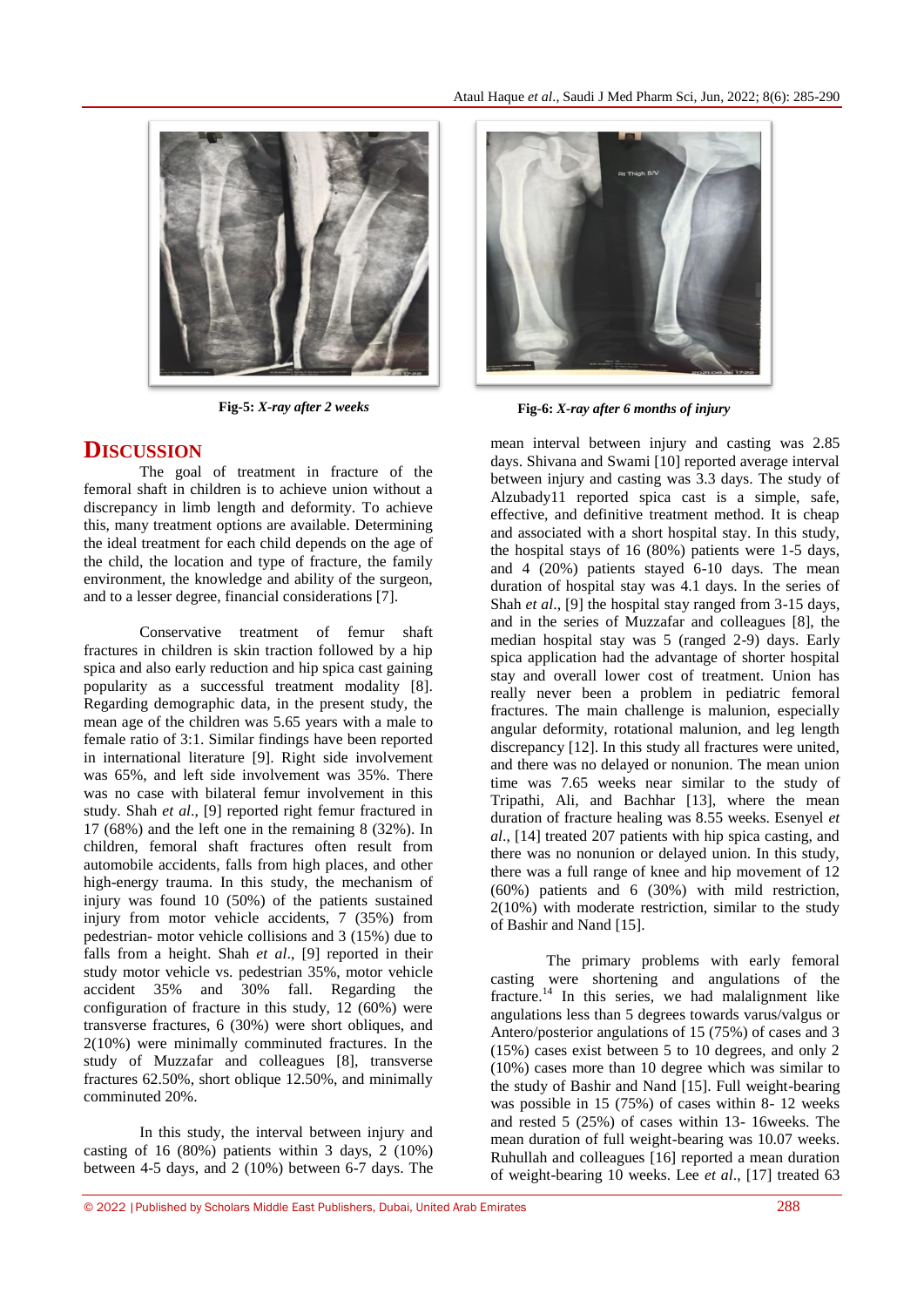children by the early spica method. Shortening of  $>2$ cm was the commonest complication of early (within 7 days of injury) spica casting in 43% (22/51) of the patients [17]. Patients with unacceptable shortening after spica casting required cast removal and traction for 2 weeks before recasting. In this series, 16 (80%) of the patients had leg length inequality by  $\lt 1$  cm and 3 (15%) of the patients had leg length inequality by  $\langle 2 \rangle$ cm and  $1(5\%)$  of the patients had leg length inequality by >2cm. In the study of Alzubady and Almuhana [11] 30% of patients had leg length inequality, Muzzafar and colleagues [8] reported 20% of patients developed leg length inequality.

The final outcome of the study, according to Flynn's scoring criteria, demonstrated that (80%) of the patients had excellent outcomes, 2 (10%) patients had a successful outcomes, and 2(10%) had poor results. Similar findings reported in Dulgeroglu *et al*., [17] were excellent in 35 cases (72%), good in 9 patients (19%), and moderate in 4 cases (9%). Sidiqui *et al*., [18] compared the results of femur shaft fractures in children with skin traction followed by spica cast versus early spica cast. The results of their treatment were satisfactory in 81% and unsatisfactory in 19% of cases. Three (14.3%) patients developed more than 2 cm shortening and two (9.5%) patients' had unacceptable angulation; the latter was corrected by wedging the cast. All the patients had a shortening between 8-18 mm (average 10.5 mm). Although they found satisfactory results treated with an early spica cast and good results in children treated with skin traction followed by a spica cast. There were fewer complications in this group, and the hospital stay was prolonged, making the treatment costs. Singh and Associates [19] suggested that early closed reduction and placement of hip spica cast is a safe and reliable treatment option. As per review literature, many authors did not find much difference in the outcome between early spica cast and skin traction followed by spica cast in conservative treatment of femur shaft fracture in children [20]. Al-Mohrij and colleagues [21], in their study conducted in Saudi Arabia, concluded that hip spica casting without traction for femoral fracture in children aged 0-4 years produces excellent results and continues to be the treatment of choice. The major advantage of early spica is a short hospital stay allowing cost containment and rapid return to the child's everyday environment. However, frequent follow-up with repeated radiographs is required in the first 3 weeks to detect shortening and displacement of the fracture in the spica cast.

### **CONCLUSIONS**

Early hip spica cast may be the preferred method for the treatment of femoral shaft fractures in children aged 2 to 12 years.

#### **REFERENCES**

- 1. Gosselin, R. A., Spiegel, D. A., Coughlin, R., & Zirkle, L. G. (2009). Injuries: the neglected burden in developing countries. *Bulletin of the world health organization*, *87*, 246-246a.
- 2. Cusick, L., Thompson, N. W., Taylor, T. C., & Cowie, G. H. (2005). Paediatric femoral fractures- the Royal Belfast Hospital for Sick Children experience. *The Ulster medical journal*, *74*(2), 98.
- 3. Carvalho Filho, G., Chueire, A. G., Ignácio, H., Amaral, A. R. C. D., Catelan, G. M., & Castro Júnior, M. A. T. D. (2005). External fixation in femur fractures in children. *Acta Ortopédica Brasileira*, *13*(1), 35-37.
- 4. Flynn, J. M., Luedtke, L. M., Ganley, T. J., Dawson, J., Davidson, R. S., Dormans, J. P., ... & Drummond, D. S. (2004). Comparison of titanium elastic nails with traction and a spica cast to treat femoral fractures in children. *JBJS*, *86*(4), 770-777.
- 5. Macnicol, M. F. (1997). Fracture of the femur in children. *British Editorial Society of Bone and Joint Surgery,* 79(B), pp. 891-892.
- 6. Puttaswamaiah, R., Chandran, P., Sen, R., Kataria, S., & Gill, S. S. (2006). Deformities in conservatively treated closed fractures of the shaft of the femur in children. *Acta orthopaedica belgica*, *72*(2), 147-153.
- 7. Muzafar, K., Bhat, T., Sharma, S., Bhat, A., & Malik, I. (2012). Paediatric Shaft Femur Fractures Treated By Early Spica Cast. *The Internet Journal of Orthopedic Surgery*, *19*(2), 123-125.
- 8. Shah, F. A., Durrani, Z. A., Khan, Z., Ismatullah, K., Khan, H., & Ali, W. (2013). Outcome of femoral shaft fractures in children treated with immediate hip spica cast in emergency. *Pak J Surg*, *29*(1), 52-56.
- 9. Shivanna., & Swami, S. (2014). Flexible nail fixation versus casting method in treating shaft of femur and tibia fracures in children of 6- 14 years age. *International journal of medical and applied sciences*, 3(3), 296-302.
- 10. Alzubady, I. A., & Almuhana, H. H. (2010). Femoral Shaft Fracture in Children Traction and Spica Casting Versus Immediate Spica Casting.(Clinical Comparative Study). *Medical Journal of Babylon*, *7*(1-2), 12-17.
- 11. Akinyoola, A. L., Orekha, O. O., Taiwo, F. O., & Odunsi, A. O. (2011). Outcome of non-operative management of femoral shaft fractures in children. *African Journal of Paediatric Surgery*, *8*(1), 34-39.
- 12. Tripathi, R. B., Ali, R., & Bachhar, B. (2009). Functional outcome of treatment of pediatric femoral shaft fractures by primary hip spica cast at Narayani sub-regional hospital, Birgunj. *Journal of Gandaki Medical College-Nepal*, *2*(4), 13-17.
- 13. Esenyel, C. Z., Adanir, O., Aksoy, B., Esenyel, M., & Kara, A. N. (2007). Skin traction in hip spica casting for femoral fractures in children. *Journal of Orthopaedic Science*, *12*(4), 327-333.

© 2022 |Published by Scholars Middle East Publishers, Dubai, United Arab Emirates 289